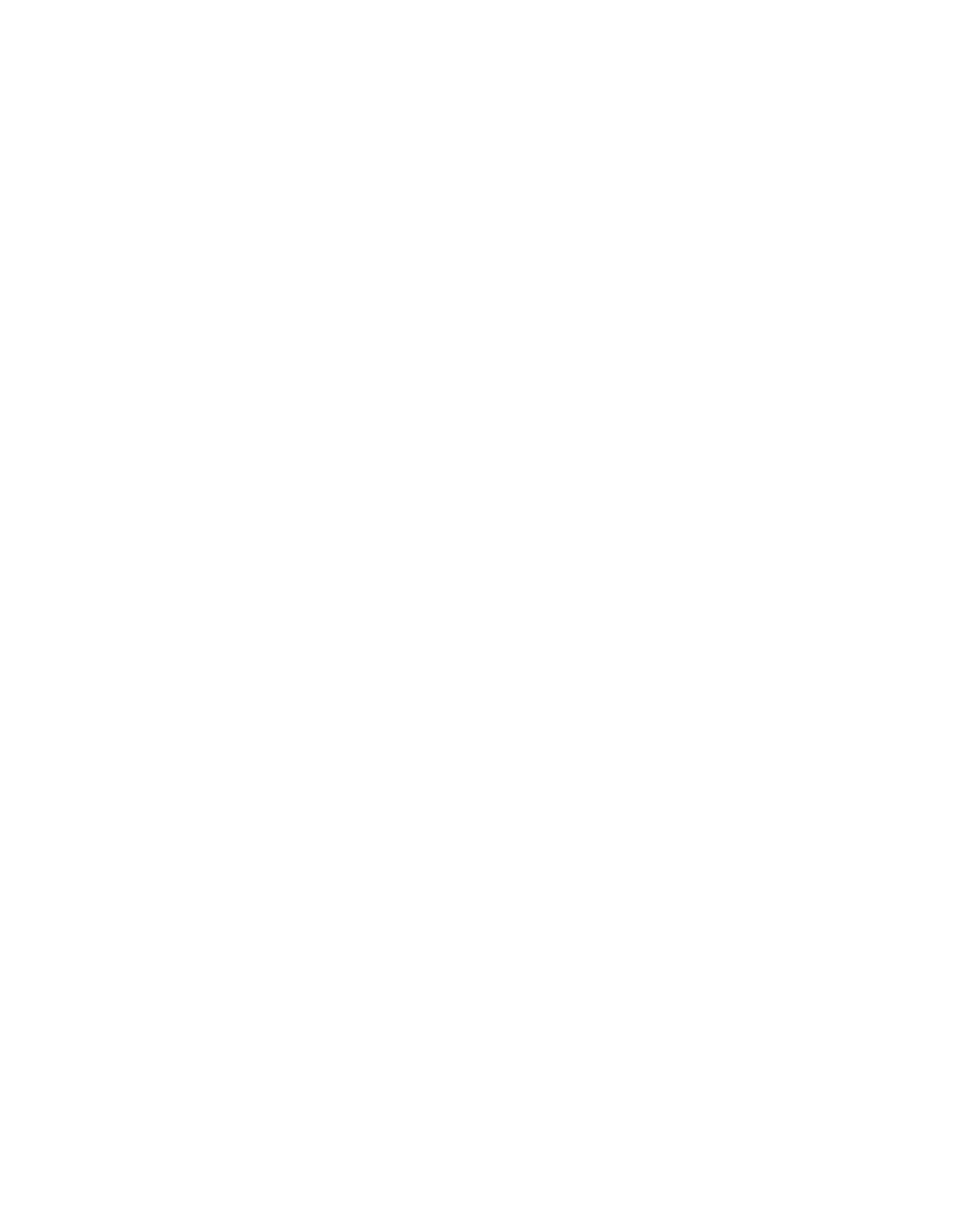## **Our Vision**

St. Thomas and Elgin County communities will be a culturally diverse, welcoming, caring, and inclusive community that will retain current residents, welcome newcomers, and provide them the opportunity to successfully integrate, contribute to, and benefit from social, cultural, and economic inclusion.

## **Our Principles**

To ensure that the work of those associated with the initiative promotes inclusivity, the following principles have been adopted:

**Inclusivity** – The work of the Council and the members of working committees will be inclusive of all immigrants in the St. Thomas-Elgin community regardless of their immigration status, citizenship, age, gender, health status, sexual orientation, and number of years in the community. The Council shall work towards equal participation while promoting social justice.

**Collaboration** – A working relationship will be developed between the host community and the immigrant community to build a welcoming, caring, and inclusive environment.

**Empowerment** – Our work will strive to promote new immigrants' capacity to live their lives with the ability to be economically stable, live in adequate housing, and provide for themselves and their families through their own means and their own decisions.

**Sustainability** – A plan shall be developed to ensure that the work of the ST-ELIP Council will continue to make improvements to immigrants' experiences and the community as a whole.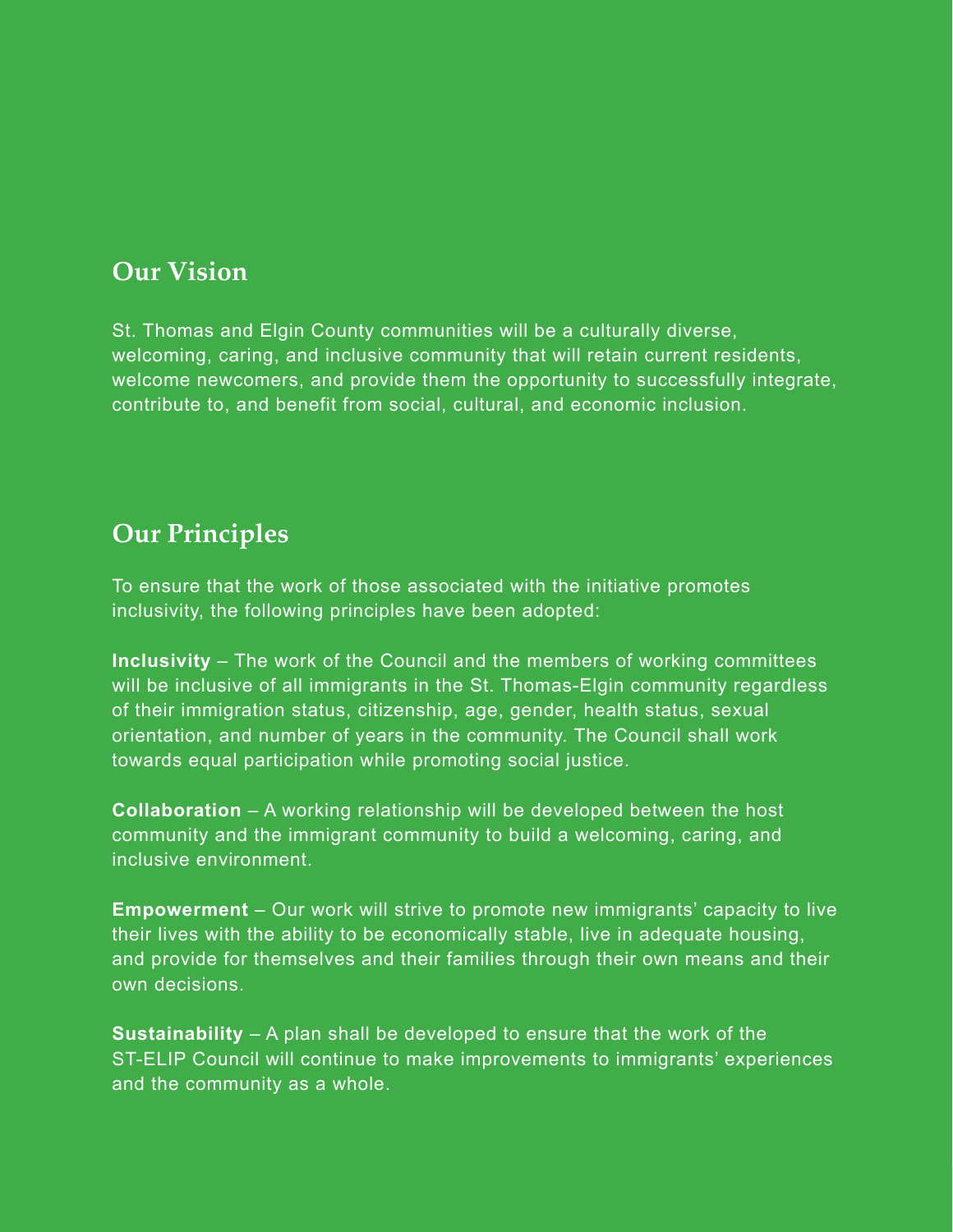## **ST-ELIP COUNCIL 2014**

| <b>Abe Harms</b>          | <b>Mennonite Community Services</b>                                    |  |
|---------------------------|------------------------------------------------------------------------|--|
| <b>Adriana Balderas</b>   | <b>Community Member</b>                                                |  |
| <b>Bob Hammersley</b>     | St. Thomas and Area Chamber of Commerce                                |  |
| <b>Debra Mountenay</b>    | Elgin, Middlesex, Oxford Workforce Planning and Development Board      |  |
| <b>Gerry Moniz</b>        | <b>Central Community Health Centre</b>                                 |  |
| <b>Jeff Kohler</b>        | City of St. Thomas Alderman                                            |  |
| John Robinson             | Royal LePage                                                           |  |
| <b>Kate Burns</b>         | <b>Elgin County Economic Development</b>                               |  |
| <b>Pete Peters</b>        | <b>Mennonite Credit Union</b>                                          |  |
| <b>Mike Amato</b>         | Fanshawe College                                                       |  |
| <b>Sean Dyke</b>          | St. Thomas Economic Development                                        |  |
| <b>Shelley Harris</b>     | YWCA St. Thomas-Elgin                                                  |  |
| <b>Vicki Luke</b>         | Ontario Ministry of Agriculture and Food and Ministry of Rural Affairs |  |
| <b>Member not defined</b> | <b>Employment Services Elgin</b>                                       |  |

## **ST-ELIP PROJECT TEAM**

| Petrusia Hontar       | Researcher/Project Assistant |
|-----------------------|------------------------------|
| Alfredo Marroquin     | <b>Project Coordinator</b>   |
| <b>Shelley Harris</b> | <b>Project Manager</b>       |

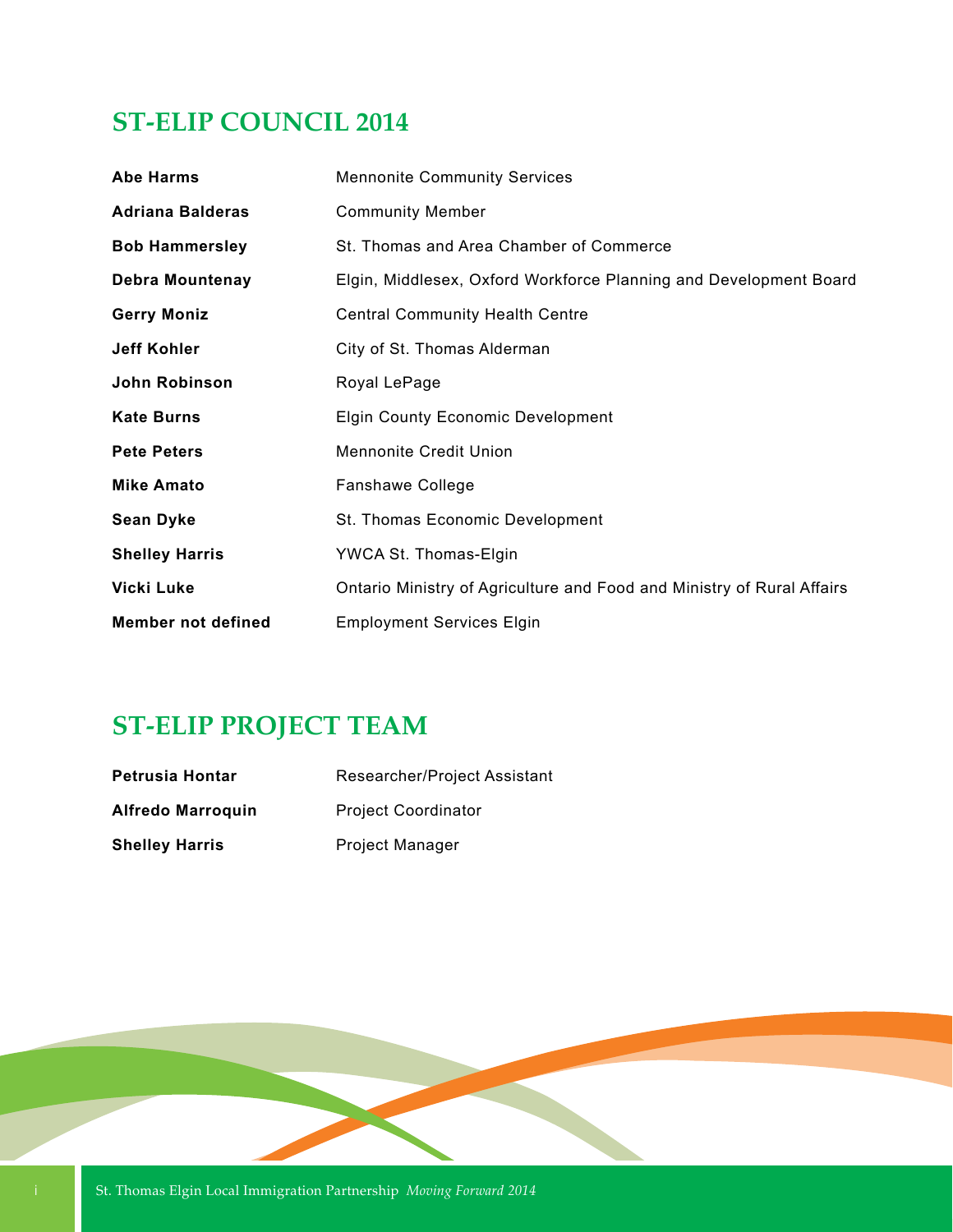## **Acknowledgements**

We are extremely grateful to our ST-ELIP Council members for the skills, knowledge, and resources they bring to our work. Thanks also to the many community members, organizations, and agencies across St. Thomas and Elgin County for their ongoing support of our project. We continue to be welcomed and are sought out to participate in initiatives that build strong networks across the community. We thank you for validating the important work we are accomplishing.

We also thank Citizenship and Immigration Canada for their funding and commitment to building strong and prosperous communities.

The progress we are achieving can only be accomplished with the concerted and passionate contributions of the many individuals committed to building Welcoming, Caring, and Inclusive **Communities!** 

## *Partners:*

Central Community Health Centre Elgin Business Resource Centre Elgin County Economic Development Elgin County Library Elgin, Middlesex, Oxford Workforce Planning and Development Board Employment Services Elgin Fanshawe College Mennonite Savings and Credit Union

Mennonite Community Services Ontario Ministry of Agriculture and Food Ontario Ministry of Rural Affairs St. Thomas and District Chamber of Commerce St. Thomas Economic Development The City of St. Thomas The County of Elgin YWCA St. Thomas-Elgin

## The St. Thomas-Elgin Local Immigration Partnership is funded by:



Citoyarmete et Immigration Canada Immigration Canada

*The views expressed in this document do not necessarily reflect those of the Government of Canada.*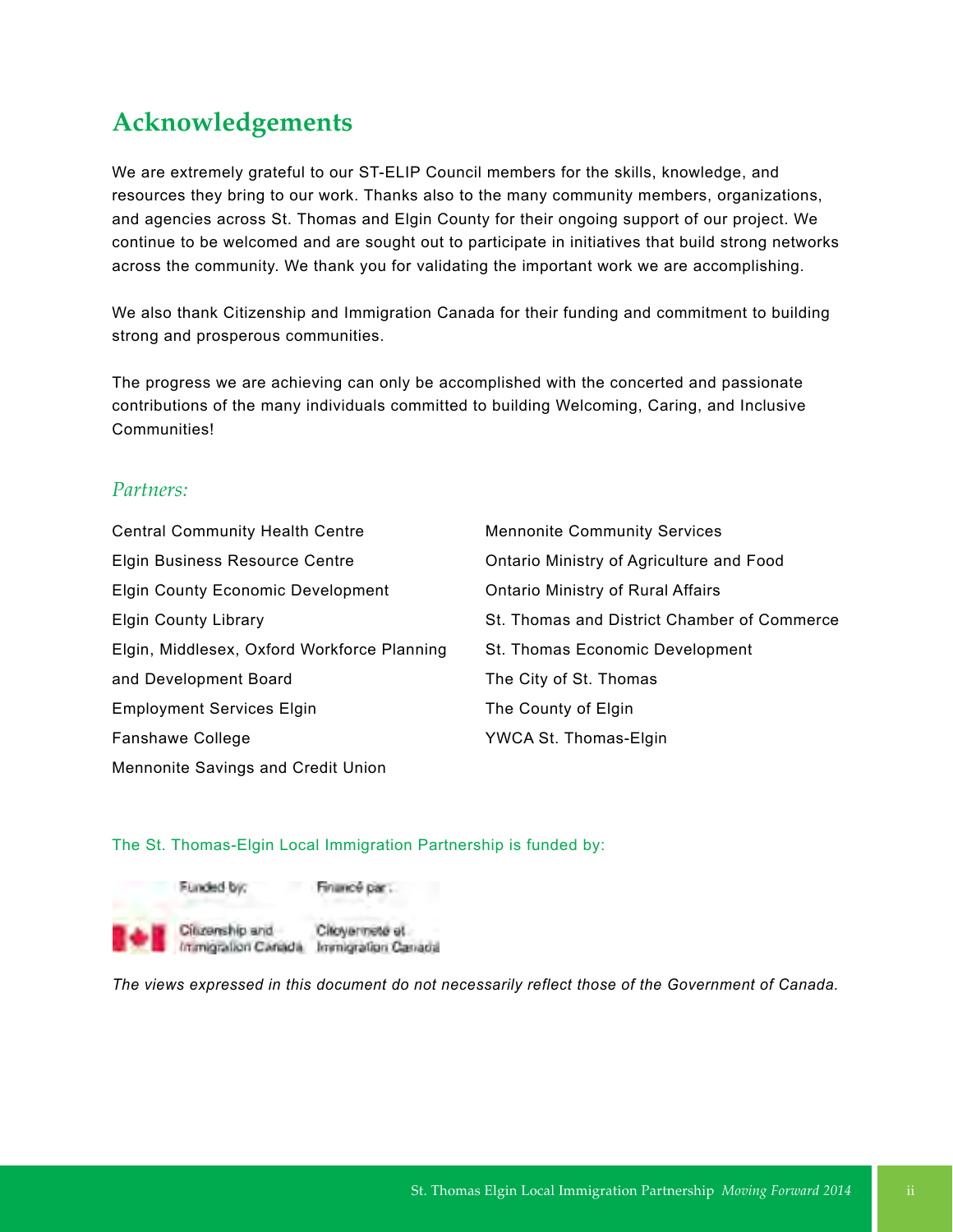## **Table of Contents**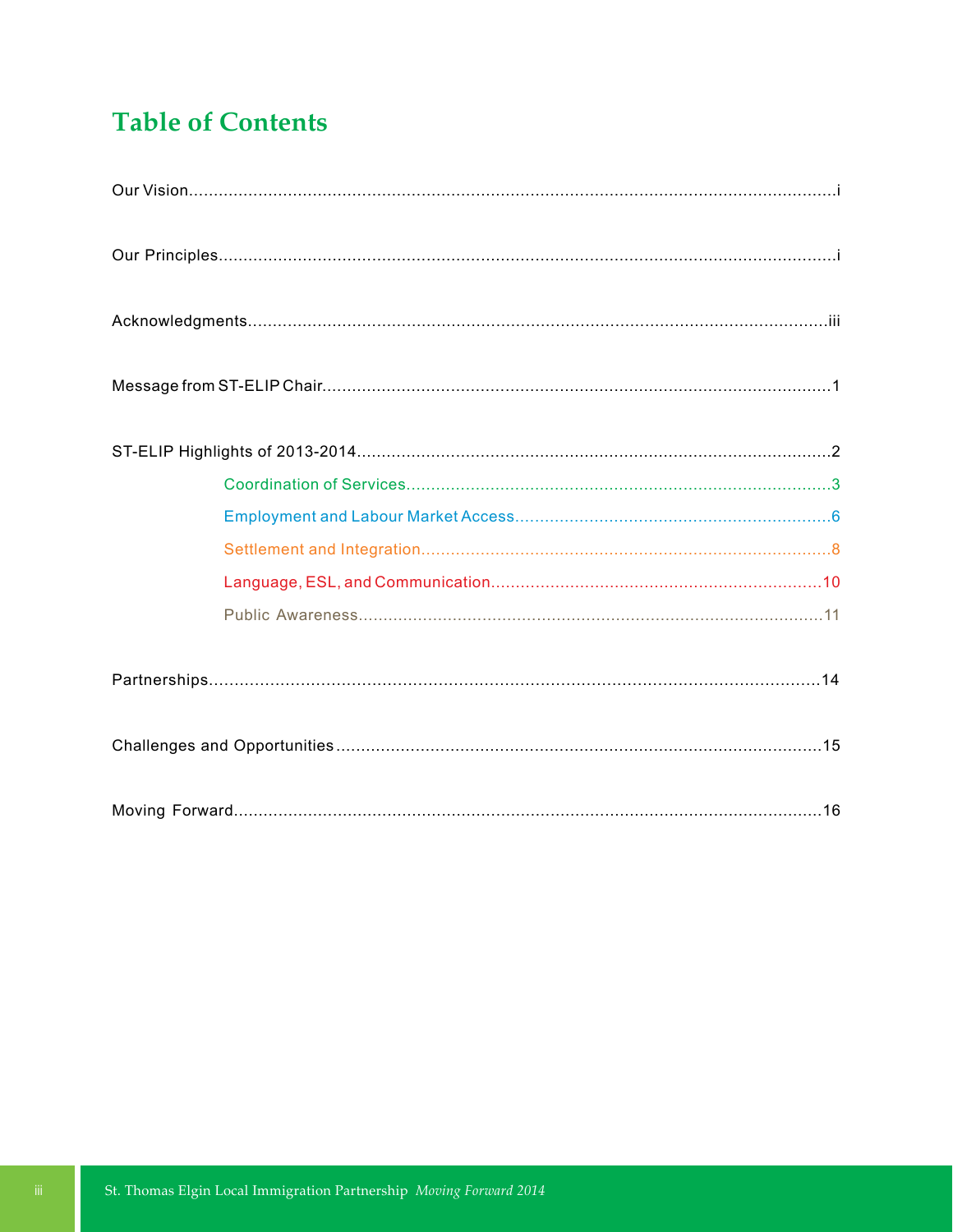## **Message from ST-ELIP Chair**

Dear St. Thomas and Elgin County community,

We are now entering our fourth year of the St. Thomas-Elgin Local Immigration Partnership and are so grateful for the support from the newcomer participants, stakeholders, and community agencies from St. Thomas and across Elgin County.

The St. Thomas-Elgin Local Immigration Partnership (ST-ELIP) was created to bring together stakeholders to develop solutions and strategies for the process of newcomer settlement, to raise awareness of the needs and services of our newcomers, and to create a community dialogue to improve our capacity to successfully integrate immigrants.

The ST-ELIP Council members bring a wealth of experience from a variety of sectors, and their work envisions the creation of a healthy community in which all individuals are welcomed and encouraged. We are indebted to their commitment to the project and look forward to developing our next annual action plan in the near future.

Our strategies continue to be developed in consultation with the community and the ST-ELIP Council with a focus on the real issues that impact newcomer settlement. You will find our Settlement Strategies to be proactive tools contributing to our goal of building on our strong local history, strengths, and collaboration.

The last year has seen much activity with the implementation phase of our strategies. This report will highlight the results of our work this year and review our future plans. We are very pleased to have completed the Newcomer Information Package with local content and information to help newcomers find the resources they need. Our many other accomplishments are outlined in this report.

The ST-ELIP team commits to focusing on our vision and guiding principles throughout our project implementation. We present our strategies and encourage you to be a link in developing innovative and local plans in a progressive way to build welcoming, caring, and inclusive communities across Elgin County and St. Thomas.

Shelley Harris ST-ELIP Chair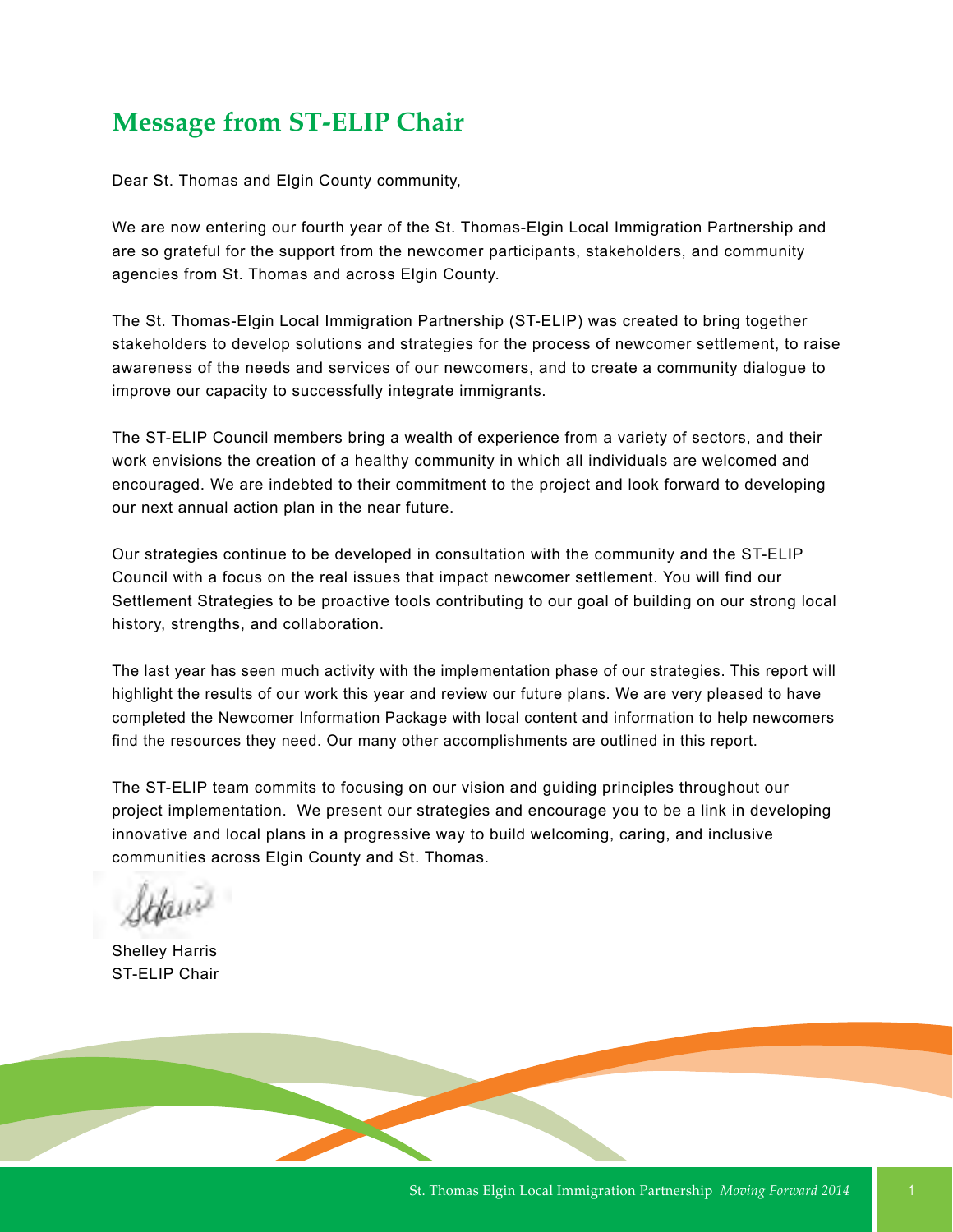## **ST-ELIP Highlights of 2013-2014**

The ST-ELIP was established on February 28, 2011 as part of an expansion of Local Immigration Partnerships funded by Citizenship and Immigration Canada. The 2011-2012 year was dedicated to research and community consultations, which included many community roundtable discussions, surveys, and one-on-one interviews. The months of detailed and inclusive community engagement led to the identification of five priority areas for our region: Coordination of Services; Employment and Labour Market Access; Settlement and Integration; Language, ESL, and Communication; and Public Awareness. The Priority Areas were identified in part based on community needs and in part based on community resources.

The following two years of work focused on the strategic implementation of these five priorities, led by agencies and leaders in the community and the ST-ELIP Council in collaboration with the ST- ELIP team. Notably, the St. Thomas Elgin Cultural Diversity Committee has taken a leadership role in implementing the Public Awareness Priority. This group of community volunteers continues to plan a variety of events and initiatives to inform the public about the many contributions of newcomers to our community and the rich value of cultural diversity.

The ST-ELIP Council is made up of representatives from a range of sectors and skilled staff. We work with community support to build an understanding of our priorities and strategies. We continue to depend on the collaboration of our team, Council, and Cultural Diversity Committee to lead us as we implement our strategies in 2014-15 to create a welcoming, caring, and inclusive community.

The following pages outline our progress in 2013-14, our second year of the implementation phase. We continue to make progress on existing programs, establishing new and exciting initiatives, and laying a strong foundation as we prepare for the upcoming year.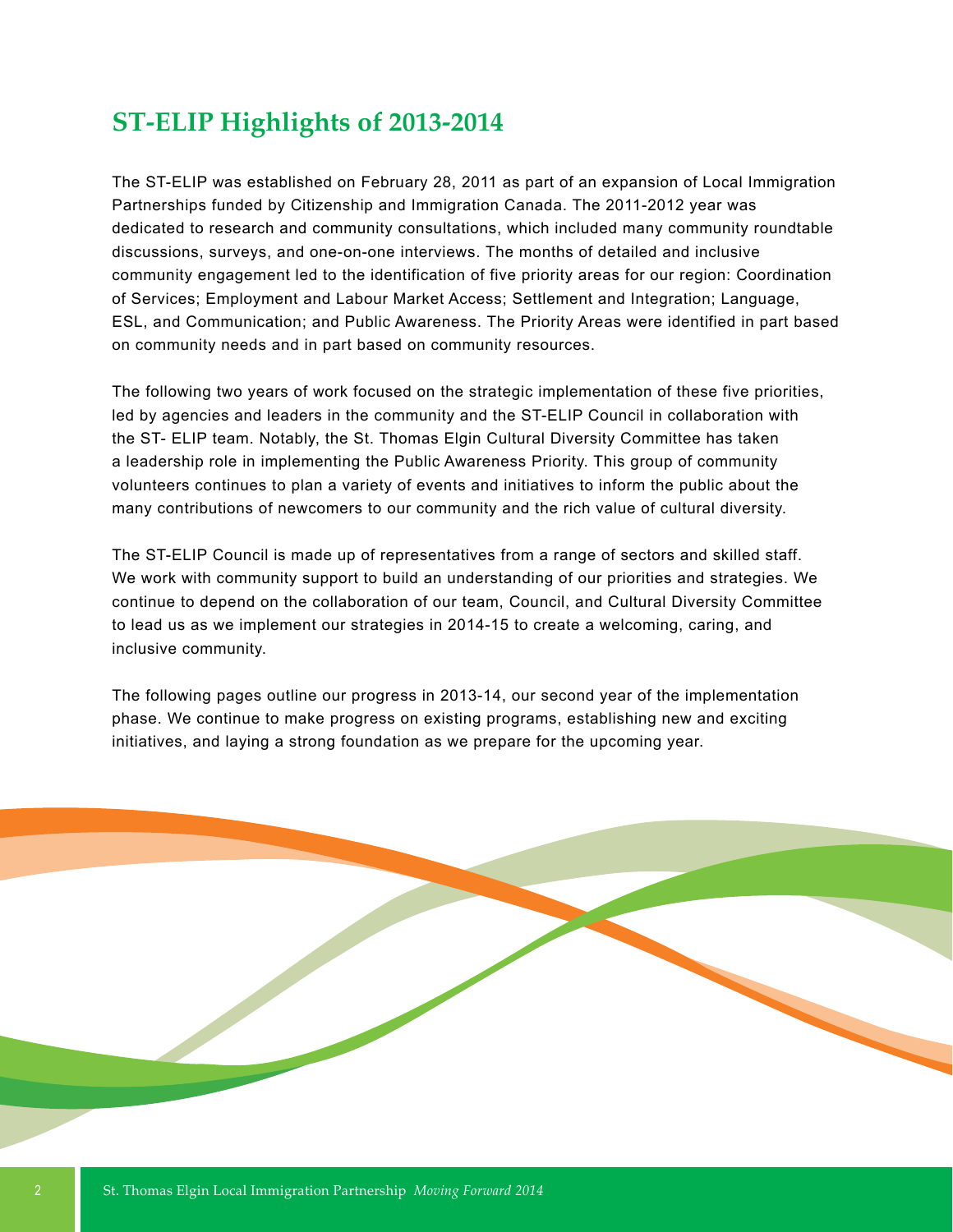## **Coordination of Services**

Often when newcomers come to Canada and the communities in Elgin County and St. Thomas, accessing services can be a complicated and daunting task. Newcomers do not always fully understand the extent of available services to meet their needs or how to access these services. The priority of Coordination of Services was established based on this need. When newcomers access a service, the frontline provider can be invaluable in helping them navigate other services that may also assist in their settlement process. With this in mind, the ST-ELIP has developed networking opportunities for service providers to and to better understand the services that are available across Elgin County and in St. Thomas.

**Highlights of 2013-2014** 

- **» Walk with me: A Newcomer and Service Provider Networking Event**
- **» Elgin County Delegations**
- **» Integrated Services Planning Summit**
- **» Elgin County Ambassadors**
- **» Low German Networking Conference**
- **» Presentation at Western University**
- **» Moving Forward 2014: Building Welcoming, Caring, and Inclusive Communities**

### **Walk With Me**

The *Walk with Me* 2013 event was a great success. We welcomed 90 participants to the event, 24 of which were newcomers to the community. Participants were able to gather information from the 22 participating service providers who welcomed the opportunity to

introduce their services and make direct contact with newcomers and with one another. The event included a panel discussion with three newcomers and two settlement service providers as well as a guest speaker from CIC, Martine Duviella, who spoke about Cultural Diversity Awareness.

The event was well received and participants were grateful for the networking opportunity.

### **Participating agencies included:**

- **»** Alzheimer Society Elgin-St. Thomas
- **»** Bridges out of Poverty
- **»** Canadian Red Cross
- **»** Caring Cupboard
- **»** Central Community Health Centre
- **»** Citizenship and Immigration Canada
- **»** Contact North
- **»** Ed Corrigan Law Office
- **»** Elgin and St. Thomas Housing Corporation
- **»** Elgin Business Resource Centre
- **»** Elgin Community Nutrition Partnership
- **»** Elgin County Library
- **»** Elgin Oxford Legal Clinic
- **»** Elgin St. Thomas Public Health
- **»** Employment Services Elgin
- **»** Fanshawe College St. Thomas/Elgin Campus
- **»** Habitat for Humanity
- **»** Jeff Yurek, Member of Provincial Parliament Constituency Office
- **»** Joe Preston, Member of Parliament Constituency Office
- **»** Literacy Link South Central
- **»** MCS Aylmer Resource Centre
- **»** Ontario Early Years Centre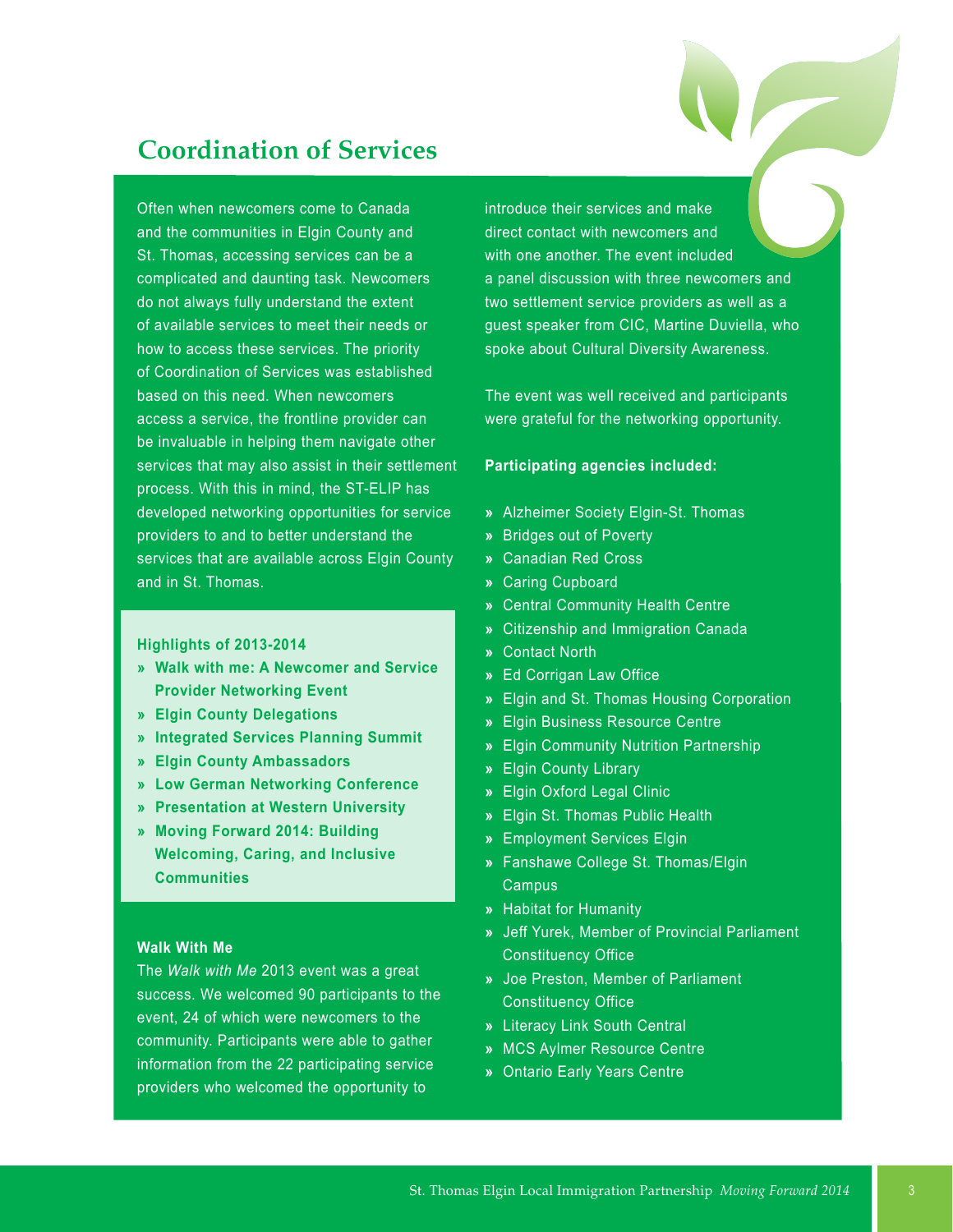## **Coordination of Services**

- **»** Ontario Ministry of Agriculture and Food and Ministry of Rural Affairs
- **»** Ontario Works
- **»** Oxford Elgin Child and Youth Centre
- **»** Serenity House
- **»** Southwesthealthline.ca
- **»** St. Thomas Elgin Cultural Diversity **Committee**
- **»** St. Thomas Police Services
- **»** Thames Valley District School Board
- **»** Town of Aylmer
- **»** Victim Services Elgin
- **»** YMCA of St. Thomas Elgin
- **»** Youth Engagement Program
- **»** YWCA English Class
- **»** YWCA St. Thomas Elgin
- **»** YWCA Settlement Services
- **»** YWCA Literacy and Basic Skills Program

As a result of this networking event, service providers gained a better understanding of the services offered in the community, especially the services that Settlement Services can provide. As a result of this networking event, newcomer referrals to Settlement Services offices have increased. The positive feedback from the event also demonstrates the need for *Walk with Me* to continue to be an annual networking event.

### **Elgin County Delegations**

In addition to fostering a strong network among the local service providers that assist newcomers in settling into our community, we recognize that the inclusion of municipalities in the settlement process remains very important, especially in the rural areas of Elgin County. As municipalities gain a better understanding of the needs of newcomers in our community they can better support them with their own

slate of services as well as refer them to existing community services.

With this in mind, the ST-ELIP team traversed Elgin County, making presentations to each municipal council. The delegations reminded the Councils of the work that has been done and encouraged them to promote collaboration with the ST-ELIP in community events and initiatives. The delegations strengthened our ties with the communities. In all cases there has been positive feedback from the council members and the community members with whom the delegations engaged.

## **Delegations were held in municipal council chambers in:**

- **»** City of St. Thomas
- **»** Town of Aylmer
- **»** Township of Malahide
- **»** Municipality of Central Elgin
- **»** Municipality of Dutton/Dunwich
- **»** Municipality of West Elgin
- **»** Municipality of Bayham
- **»** Township of Southwold

## **Integrated Services Planning Summit**

The ST-ELIP attends the Planning Summit for integrated services in Elgin County. The initiative aims to promote a collective impact approach for service access that accounts for the unique needs of youth under the age of 21, the ST-ELIP provided a strong voice to advocate for the needs of newcomer youth at the planning stage. The work the ST-ELIP and the Settlement Strategy 2012-2015 Report has been identified as a planning resource that will be used to inform the process.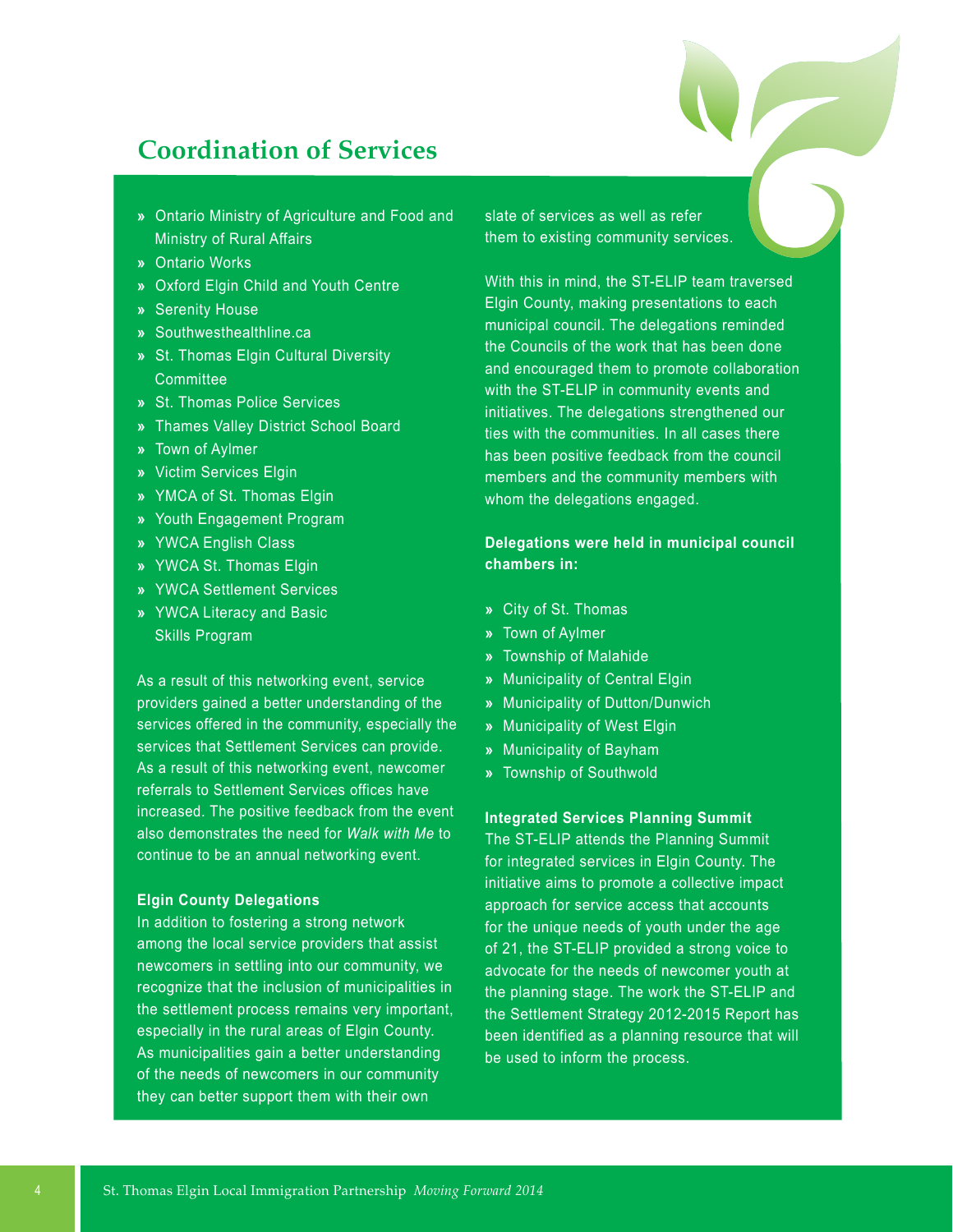## **Coordination of Services**

### **Elgin County Ambassadors**

The ST-ELIP team attends meetings for the Elgin County Ambassadors. The meetings provide an opportunity to connect with County residents from rural areas. This group promotes connections across sectors, specifically with members of the Tourism Elgin Group who work to attract visitors through unique experiences.

## **Low German Networking Conference**

The Mennonite Central Committee hosts an annual networking conference. The format changes yearly to address current concerns and requests in the community. Last year's conference included a keynote speaker and community tours of the elementary school, alternative schools, local businesses, and local churches. The ST-ELIP had the opportunity to set up an information booth at the event where we distributed our reports and provided information on ways to collaborate within the community.

## **Presentation at Western University**

The ST-ELIP presented "Building Welcoming, Caring, and Inclusive Communities in St. Thomas-Elgin: Opportunities and Challenges" to the Centre for Research on Migration and Ethnic Relations. Forty five faculty, graduate students, and members of the community attended. The presentation focused on the history, process, and strategies associated with the establishment of the St. Thomas-Elgin Local Immigration Partnership as a community initiative to facilitate the development and implementation of sustainable solutions for the successful integration of newcomers to St. Thomas and Elgin County.

## **Moving Forward 2014**

Our annual *Moving Forward* event celebrates the achievements of the ST-ELIP and the network of newcomers in the community. At this event, we collect feedback to prepare for the upcoming year of project implementation.

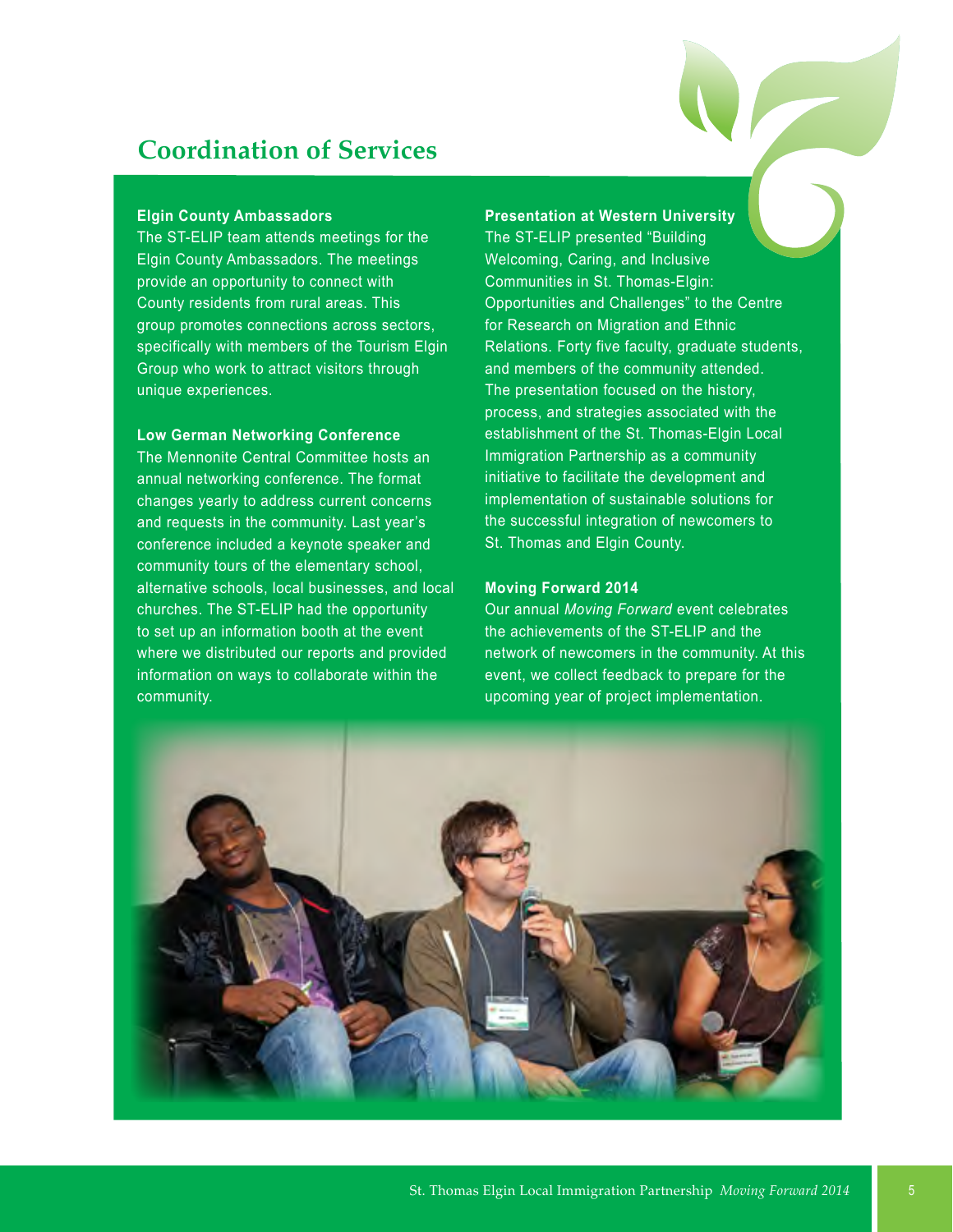## **Employment and Labour Market Access**

Employment is the single most important factor in the successful economic integration of newcomers. With the achievement of economic security, newcomers can actively participate in communities.

In response to anticipated future labour shortages, the Elgin St. Thomas Labour Force Development Strategy identified the attraction and retention of newcomers as one of its priorities.

The ST-ELIP identified access to the labour market as an integral aspect of successful integration of newcomers into the community. Labour market integration is contingent on enhancing supports, understanding and utilizing diversity within the workplace, and addressing issues faced by newcomers.

### **Highlights of 2013-2014**

- **» Workforce Development Youth Job Strategy**
- **» Collaboration with Entrepreneurial Supports – Entrepreneurial Climate Study**
- **» Cultural Diversity Awareness**

## **Workforce Development**

The ST-ELIP continues to collaborate with Elgin, Middlesex, Oxford Workforce Development on common initiatives. Within Elgin County and St. Thomas there is a need to promote jobs and recruitment to address labour market shortages, either within the community or from other work pools.

### *Youth Job Strategy Forum*

The ST-ELIP was identified as a key stakeholder to participate in the Youth Job Strategy Forum. This roundtable discussion informed participants of new programs and opportunities. It also featured an outline of the Youth Job Strategy and Programs offered through the Ministry of Economic Development Trade and Employment, and began a discussion on a process for generating new ideas for funding applications from the County and St. Thomas.

### **Collaboration with Entrepreneurial Supports**

Another stream of potential employment in Elgin County and St. Thomas is entrepreneurial activity. The Elgin Business Resource Centre (EBRC) offers a wide range of supports to potential entrepreneurs within the community. Further coordination with the EBRC will allow for specialized supports for newcomers to Canada who take on or intend to take on entrepreneurial ventures.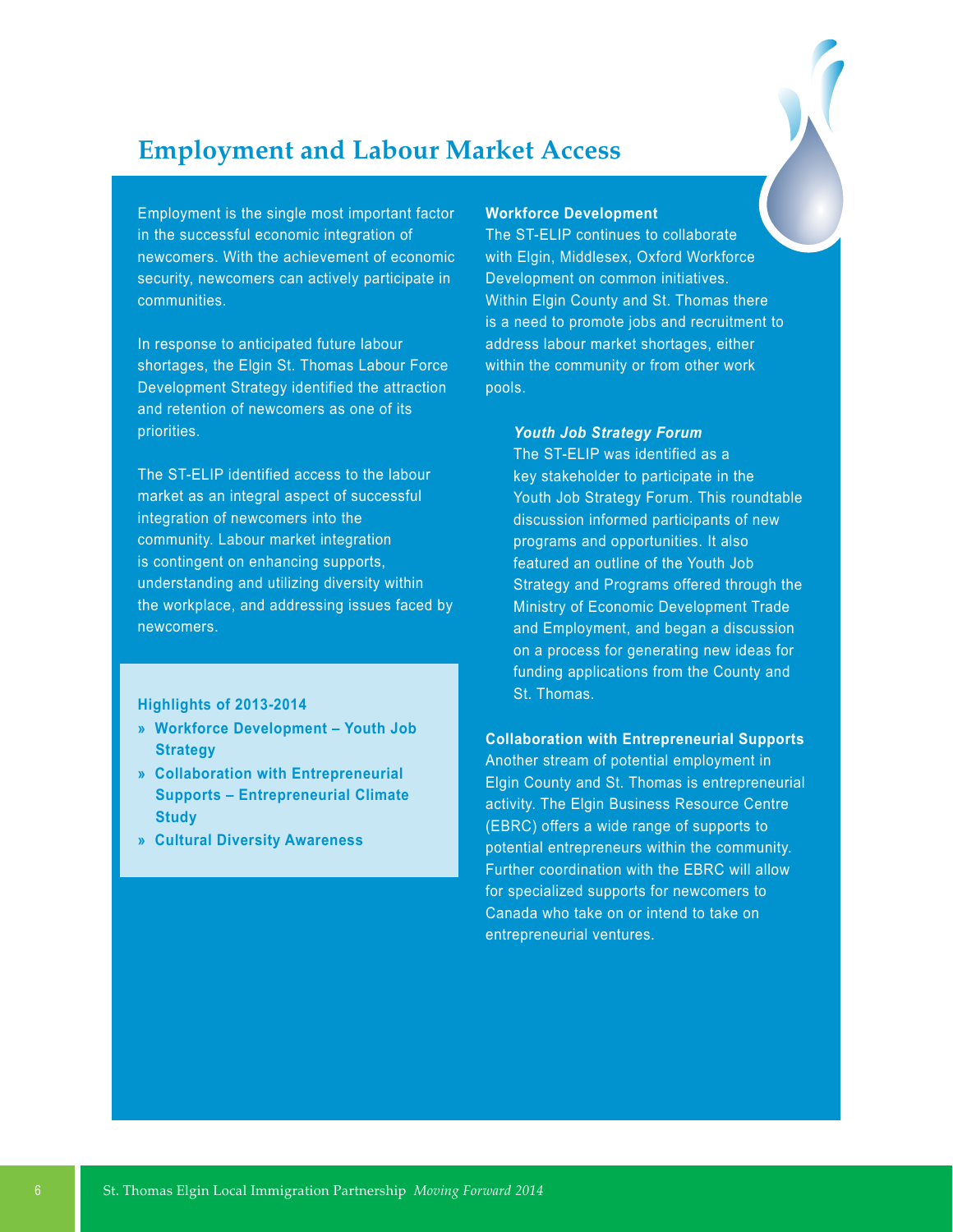## **Employment and Labour Market Access**

### *Entrepreneurial Climate Study*

The Elgin Business Resource Centre is beginning an Entrepreneurial Climate Study. The ST-ELIP was included as a key stakeholder to review the goals and methods for the study and ensure that the questions asked will provide the required feedback and consider the profiles of survey participants. The Entrepreneurial Climate Study aims to learn more about the experiences of small business owners, those intending to start a small business, and those who have been held back from participating. It will also address the attitudes, beliefs, and intentions of the general public in relation to entrepreneurship.

### **Cultural Diversity Awareness**

To better facilitate understanding of diversity in the workplace, diversity training and other similar programs can be adopted. The ST-ELIP has developed a presentation on how to use the understanding of different personal cultures in the work environment. Victim Services Elgin invited the ST-ELIP to share this presentation with their volunteer respondents at their monthly meeting. The program will be further developed so that it can be specialized for any workplace.

The work within the priority of Employment and Labour Market Access will continue as more newcomers enter the labour force and as we address the ongoing changes to workplaces in Elgin County. As the diverse newcomer population continues to grow, labour force needs will increase and change. It is critical that work accomplished in this area is responsive to these ever-changing needs.

Did you know?

**In 2011, 19% of immigrant workers were self employed, compared with 15% of the Canadian-born working population.**  (Statistics Canada, 2011)

http://www.statcan.gc.ca/pub/75-001-x/2011003/ article/11500-eng.htm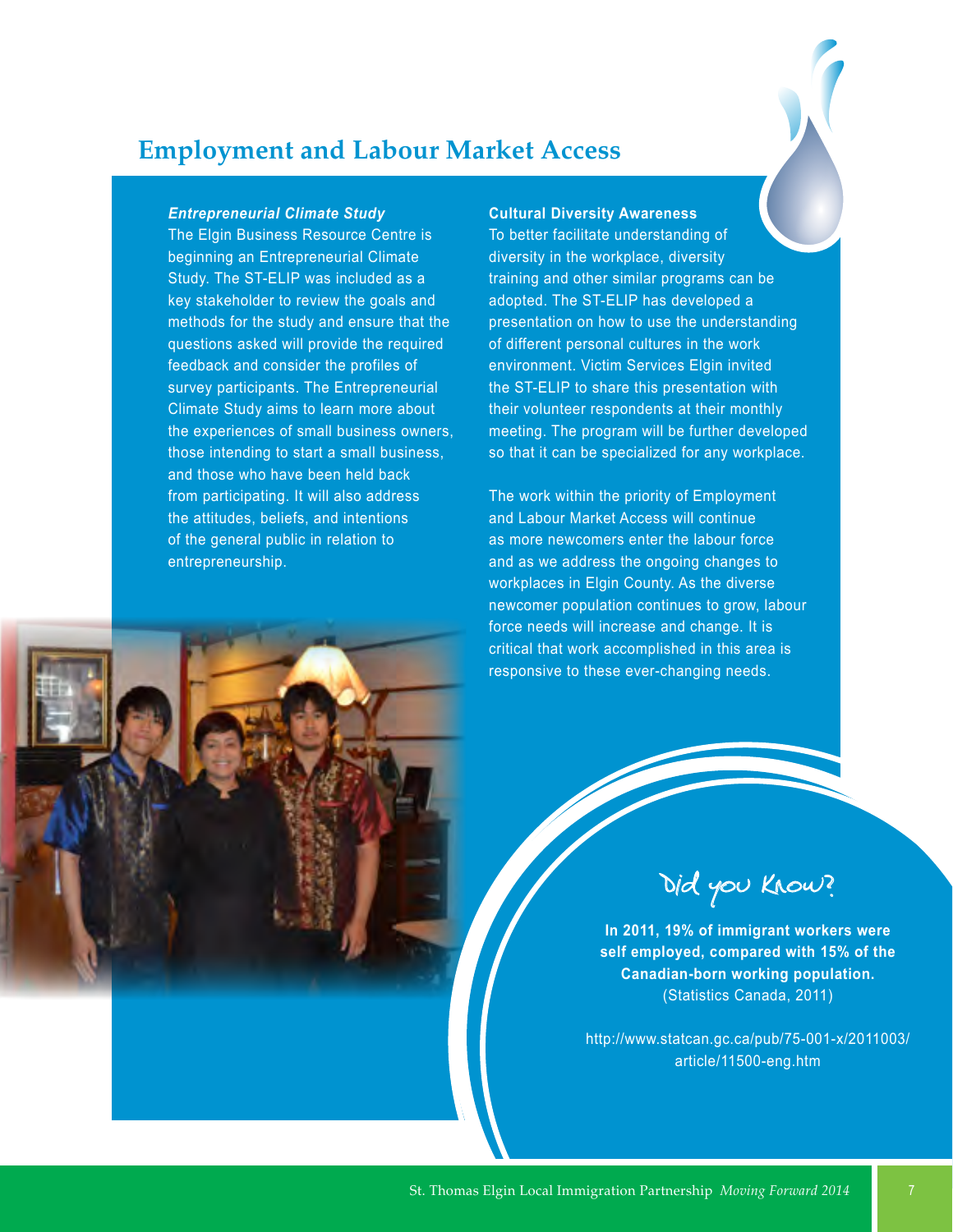## **Settlement and Integration**

Addressing the immediate needs of an individual or family settling in a new community has traditionally been the responsibility of settlement services agencies, local community groups, and families. Varied immigration streams and origin countries lead to demand for a variety of supports. While adapting to a new community is largely a challenge that newcomers must meet independently, various worthwhile interventions can expedite and support the process.

Although St. Thomas and Elgin County currently have two agencies that provide specialized services to assist in the settlement and integration of newcomers, other community groups can also assist in the process.

### **Highlights of 2013-2014**

- **» Walk with Me: a Newcomer and Service Provider Networking Event**
- **» Information Session for the Low German Speaking Mennonite Community**
- **» Newcomer Information Package**
- **» Fanshawe College International Students**
- **» YWCA St. Thomas-Elgin Settlement Services Events**
- **» Local Food for Local People**

## **Walk with Me: A Newcomer and Service Provider Networking Event**

While the main focus of the *Walk with Me* event is the coordination of services, the positive influence it has for newcomers to the community is also apparent. Newcomers who attended the event reported that their knowledge of available support services had expanded, as had their awareness of the cultural diversity of the region.

An important component of the *Walk with Me*  event was the **Panel: Newcomer Stories and Settlement Services.** For this panel, three newcomers with varied immigration experiences spoke alongside Settlement Services agencies to highlight the importance of community support. Successes and challenges were shared, allowing event participants to gain a better understanding of the newcomer settlement process.

**Information Session for the Low German Speaking Mennonite Community**  The second annual **Information Session for the Low German Speaking Mennonite Community** was held to inform participants of their rights and responsibilities in a range of areas. The topics covered in this year's session included: housing, language requirements for citizenship applications, mortgages and savings, and insurance. The ST-ELIP partnered with the Mennonite Community Services and Radio DeBrigj CHPD 105.9 FM to present the information in English and Low German.

### **Newcomer Information Package**

The Newcomer Information package has been updated throughout the year for imminent launch community wide. The information package provides important information for newcomers upon their initial arrival in St. Thomas-Elgin. Topics include:

- **»** Settlement Services
- **»** Housing
- **»** Household Items
- **»** Food
- **»** Healthcare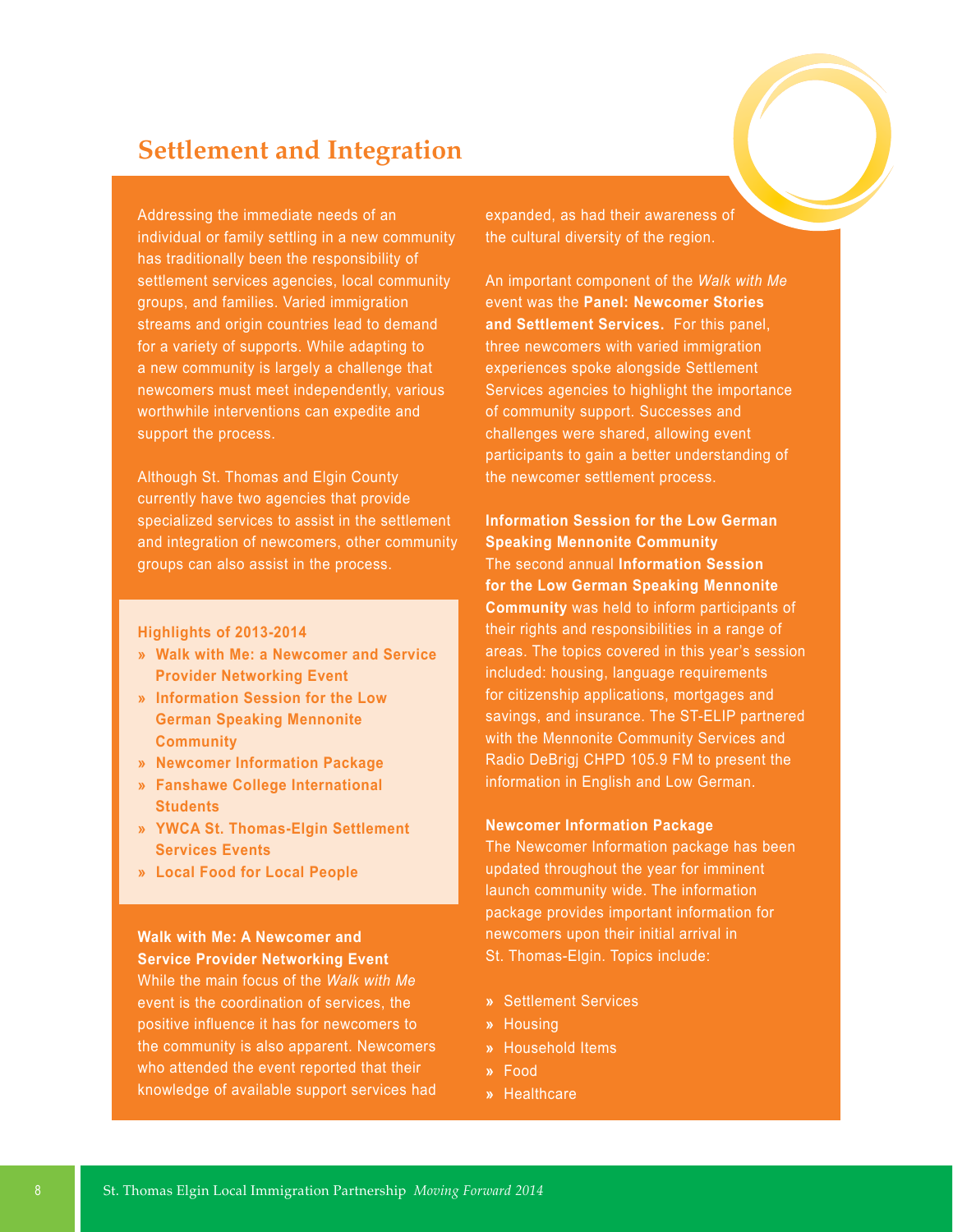## **Settlement and Integration**

- **»** Education
- **»** Finances
- **»** Employment
- **»** Transportation
- **»** Levels of Government
- **»** Safety
- **»** Culture and Recreation
- **»** Religion
- **»** Canadian Facts

This document will be available at every library and municipal office, and at the offices of the Member of Parliament and Member of Provincial Parliament as reference materials. Copies will also be available at Settlement Service offices for newcomers.

### **Fanshawe College International Students**

The YWCA Settlement Services, in collaboration with ST-ELIP, participated in an orientation meeting for new international students at Fanshawe College St. Thomas Campus. Currently, Fanshawe's international handbook for students provides information on services that are located in London. This meeting provided ST-ELIP with an opportunity to explain the role of ST-ELIP and to distribute information that is unique to the community in which these students live.

## **YWCA Settlement Services Events**

Attending events with the newcomers who utilise the services of the YWCA allows for many connections to be made as well as an opportunity to gather feedback on initiatives implemented by the ST-ELIP. It is important to the initiative to stay up-to-date with the needs of the community.

In addition to attending events organized by the YWCA Settlement Services team, the ST-ELIP partnered with them to host events such as the annual Citizenship Celebration and Family Literacy Day. Through smaller events, positive advancements can be made to help build St. Thomas and Elgin as a welcoming, caring, and inclusive community.

### **Local Food for Local People**

This local initiative involves local farmers, community food supports, service providers, and the Public Health Unit. They discuss increasing access to healthy food. This group has spearheaded an initiative to increase the availability of ethnic food to the local population. The ST-ELIP began to gather information about produce common to the countries of origin of the newcomer population that cannot be easily accessed in the community. This information has been shared with local farmers who are eager to introduce these foods into the local market.

Did you know?

**In 2011, Canada had a foreign-born population of about 6,775,800 people. They represented 20.6% of the total population, the highest proportion among the G8 countries.**

**(**Statistics Canada, National Household Survey, 2011)

http://www12.statcan.gc.ca/nhs-enm/2011/**as-sa/99- 010-x/99-010-x2011001-eng.cfm**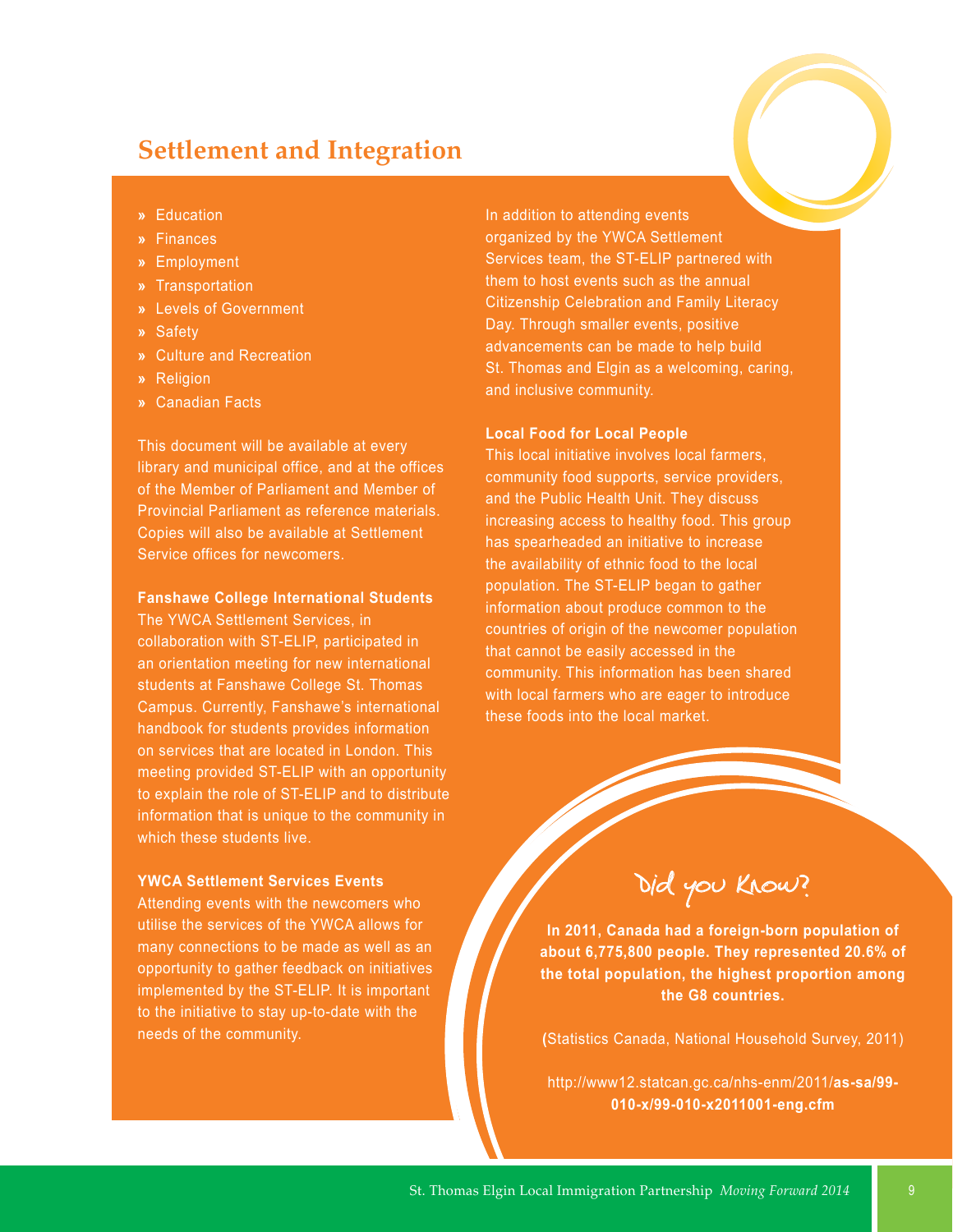## **Language, ESL, and Communication**

Speaking English in St. Thomas and Elgin County is a positive step to help newcomers adapt to community life. Strong English skills can assist in finding a job, supporting children in their education, and allowing for meaningful communication in everyday activities. In addition, the current citizenship reforms being implemented by Citizenship and Immigration Canada will include stronger English language requirements for citizenship applications.

Language is the key to successful integration, as it allows newcomers to create connections, build a shared understanding, and become prosperous and contributing members of the community.

## **Meetings with Schools and School Boards**

In Elgin County, most elementary schools offer support to students requiring ESL classes. However, at this time only one secondary school offers an ESL program. This challenge requires students to travel great distances to attend a school with proper supports or forego ESL-specific education altogether. The ST-ELIP is working to make connections with local schools and school boards to address this gap.

## **Highlights of 2013-2014**

- **» Information Session for the Low German Speaking Mennonite Community**
- **» Meeting with Schools and School Boards**

## **Information Session for the Low German Speaking Mennonite Community**

The topic of new language requirements for citizenship testing was important to include in this event. Many Low German Speaking Mennonites come to the community with relatively strong English speaking skills yet require significant supports to improve their writing and reading levels to successfully apply for citizenship and pass the citizenship test. New and anticipated language reforms for citizenship will necessitate more support for Permanent Residents in St. Thomas and Elgin County who need to upgrade their language skills.



**Three-quarters of Canada's foreignborn population can converse in more than one language; 61% of multilingual immigrants are able to converse in English or French and one or more non-official languages.**  (Statistics Canada, National Household Survey, 2011)

http://www12.statcan.gc.ca/nhs-enm/2011/ as-sa/99-010-x/99-010-x2011001-eng.cfm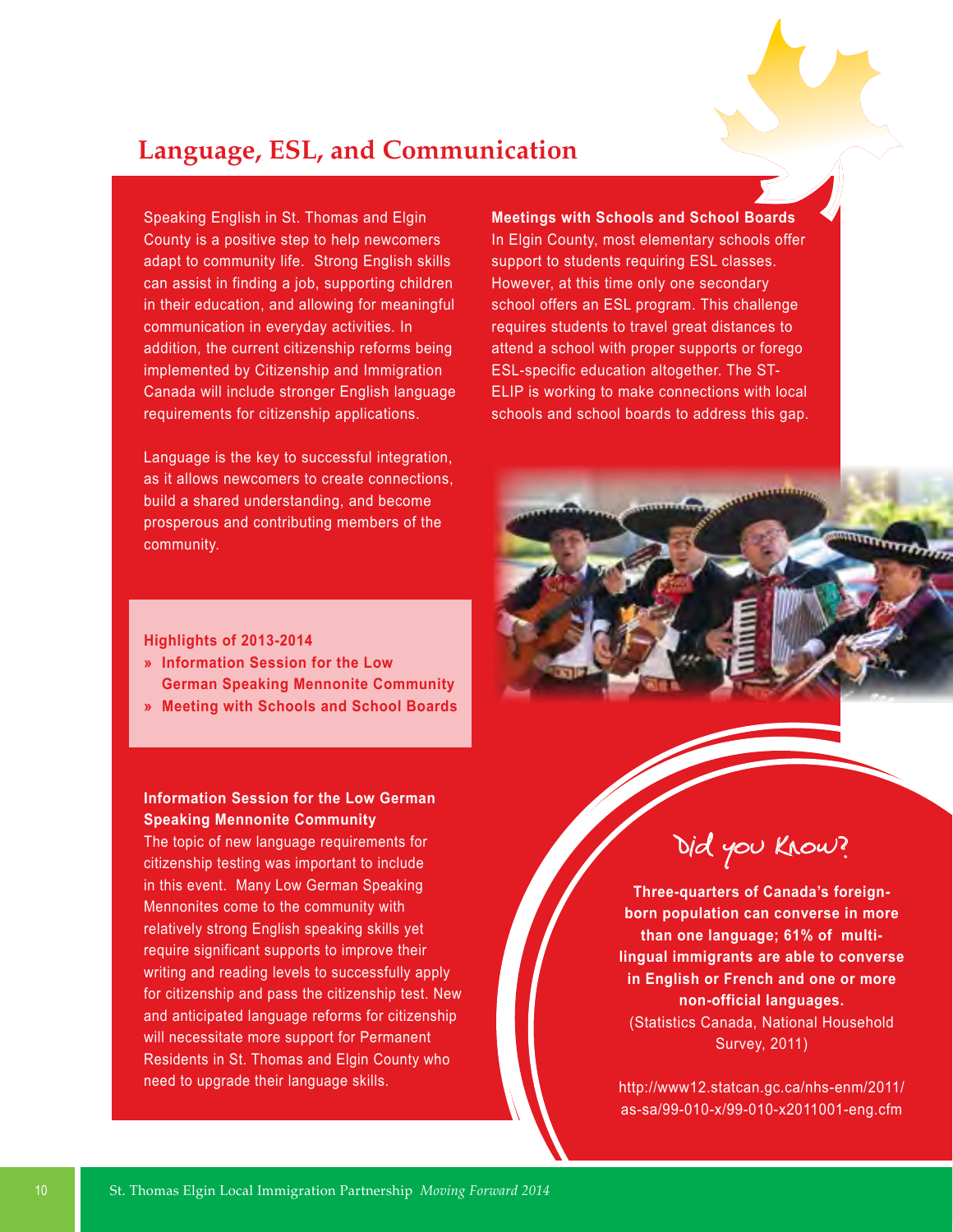## **Public Awareness**

The work of the ST-ELIP extends beyond newcomers and service providers and, through the Public Awareness priority, includes the whole St. Thomas and Elgin County Community. The main focus of the Public Awareness priority is to celebrate what diversity has historically brought to the community and highlight what an increased newcomer presence can bring.

The majority of the progress in the Public Awareness Priority is achieved through the work of the St. Thomas-Elgin Cultural Diversity Committee (ST-ECDC).

### **Highlights of 2013-2014**

- **» Springfield Library Summer Reading Program**
- **» YWCA Auction**
- **» West Elgin Community Health Centre Fall Family Fun Night**
- **» Fresh Fest 2013**
- **» Canada Day Celebration**

## **Springfield Library Summer Reading Program**

The Southern Ontario Library system develops a yearly summer reading program. The program for the year is titled *Go!,* with subthemes including *Taste the World and Explore Far.* With these themes in mind, the Springfield library contacted the ST-ELIP to assist them in developing a culminating event for the program in September. The theme of the event was *Travel the World in One Day.*

## The ST-ELIP worked with the

Springfield library and the community to develop a daylong activity that allowed students from Kindergarten to grade six to experience different aspects of world cultures. The day included international food, sports, and arts and crafts.

## **YWCA Auction**

The ST-ELIP participates in the annual YWCA auction, an event at which the YWCA showcases its programs and community initiatives. The ST-ELIP has the opportunity to distribute literature and update attendees on the work that has been accomplished as well as provide information on upcoming events and projects. In total there were 140 participants at the 2013 the event.

### **West Elgin Community Health Centre Fall Family Fun Night**

The West Elgin Community Health Centre (WECHC) invited local community initiatives and service providers to showcase their work in the community and to interact with children and their parents from the surrounding area. The ST-ELIP set up an information booth and interacted with the 250 children and parents by introducing cultural crafts, games, and trivia questions based on the Canadian Citizenship Test.

## **Fresh Fest 2013**

On the fifth Anniversary of Fresh Fest, a festival that promotes local farmers and food prepared with locally grown fruits and vegetables, the ST-ELIP was invited to contribute by organizing a showcase of culinary arts and music to represent some of the cultural diversity of the community.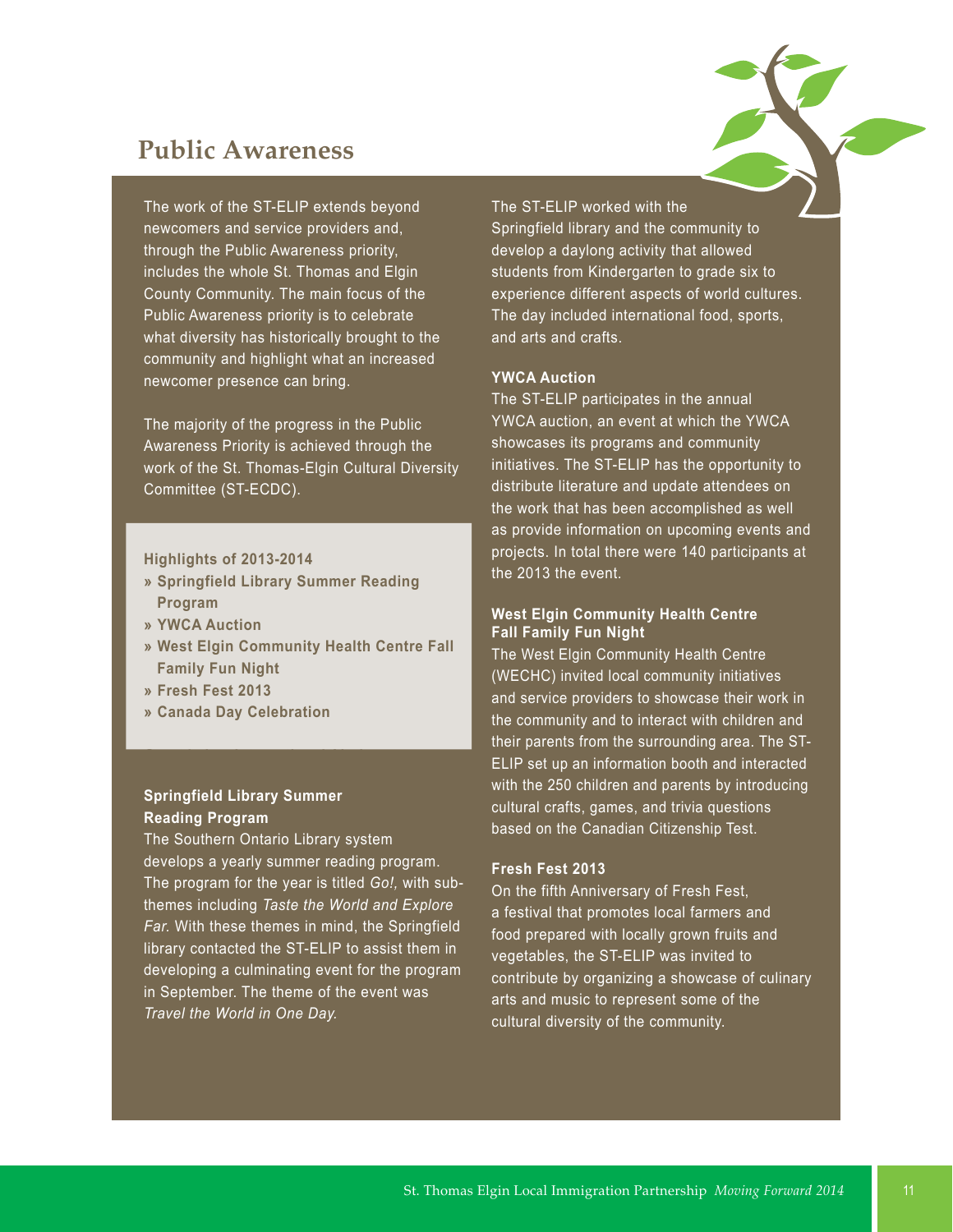## **Public Awareness**

The outcome was a great success. Newcomers from different cultural backgrounds presented their culinary talents and shared cultural information about people and food. Participants were excited to try food that is not readily available in Elgin County.

### **Canada Day Celebration**

Through the ST-ECDC, the ST-ELIP participated for the first time in the Canada Day Celebration at Pinafore Park to promote cultural awareness in the region. The ST-ELIP's participation was organized in coordination with the department of Parks and Recreation of the City of St. Thomas and reflects the level of collaboration that is beginning to materialize.

### **Great Lakes International Airshow**

The 2013 *Great Lakes International Airshow* was hosted at the St. Thomas Airport. The ST-ECDC set up a booth with information about the initiative. We engaged in dialogue with community members on the work that has been completed and the benefits of supporting newcomers in Elgin County. Having the booth at this event helped promote the ST-ELIP and raised awareness of our initiative.

### **Media Coverage**

The ST-ELIP team has worked collaboratively with the media to promote positive coverage of immigrant and newcomer stories and experiences. Some examples include:

- **»** Aylmer Express coverage of the Springfield *Go!* event
- **»** Elgin This Month positive stories about immigrants and business owners
- **»** Radio De Brigj CHPD 105.9 FM interviews, English, Low German, and Spanish
- **»** St. Thomas Journal coverage of Canada Day Event at Pinafore Park

## **Initiatives in Development**

Under the Priority of Public Awareness, many initiatives are in the planning phase. Upcoming initiatives that are being developed by the ST-ELIP and the St. Thomas-Elgin Cultural Diversity Committee (ST-ECDC) include:

### *Human Library*

The *Human Library* is an event that encourages dialogue between the community and newcomers from different cultural backgrounds. The event that the ST-ECDC is developing will feature newcomers to Canada, regardless of when they arrived in Canada or their country of origin. The event will facilitate a positive space for one-on-one discussions to help participants understand the motivations and challenges of newcomers to Canada.

Did you know?

**In the 2011 National Household Survey, more than 200 ethnic origins were reported, with 13 different ethnic origins surpassing populations of 1 million.** (Statistics Canada, National Household Survey, 2011)

http://www12.statcan.gc.ca/nhs-enm/2011/ as-sa/99-010-x/99-010-x2011001-eng.cfm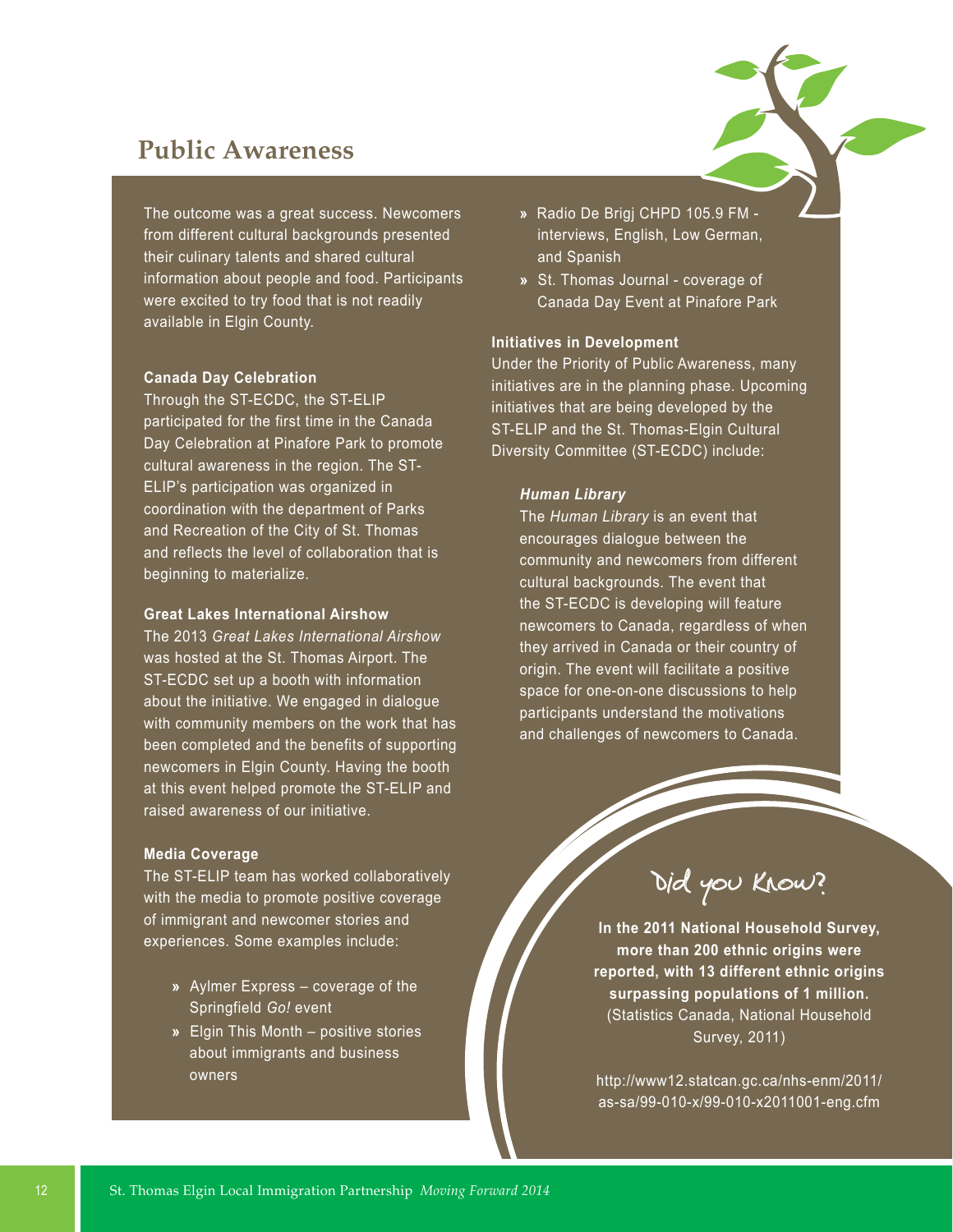## **Public Awareness**

### *Tell Your Story*

Another project that is being developed by the ST-ECDC is the *Tell Your Story* project. The *Tell Your Story* project will produce a short video highlighting the changing face of immigration in the county as it looks back through the decades of newcomer settlement. The video will emphasize what makes Elgin County and St. Thomas home to us all, as it gives a voice to immigrants to tell their settlement story.

## *Work with Schools and Community Organizations*

In the past implementation year, the ST-ELIP collaborated on two events for children. Children have been identified as an important audience for public awareness. Events at the Springfield Library and with the West Elgin Community Health Centre were designed to allow children to explore different cultures and understand the benefits of diversity. A process is being developed with the ST-ECDC to solidify a relationship with the school boards to allow for standardized programming across the region.

### *Champions Award*

The ST-ELIP will implement annual awards to acknowledge work and dedication in building a welcoming, caring, and inclusive St. Thomas and Elgin County. The current plan is to give awards to recognize four categories of community leadership:

- **1.** An Individual who is working within the community to address the needs of newcomers
- **2.** A newcomer who is working to strengthen the community
- **3.** A business that is working to accommodate and support newcomers
- **4.** A newcomer business that is strengthening the community

The two business-driven awards will be presented through the St. Thomas and District Chamber of Commerce as part of its St. Thomas and District Chamber of Commerce Free Enterprise Awards. *Declaring Municipalities as Welcoming, Caring, and Inclusive Communities*

Criteria are currently being developed for the official designation of communities in Elgin County and St. Thomas as Welcoming, Caring, and Inclusive. When a community meets the prescribed criteria, it will be presented with a special ST-ELIP sign, publicly declaring that the community is Welcoming, Caring, and Inclusive. The signs will be displayed at the town/city lines along with the plaques of its local service clubs and community organizations.

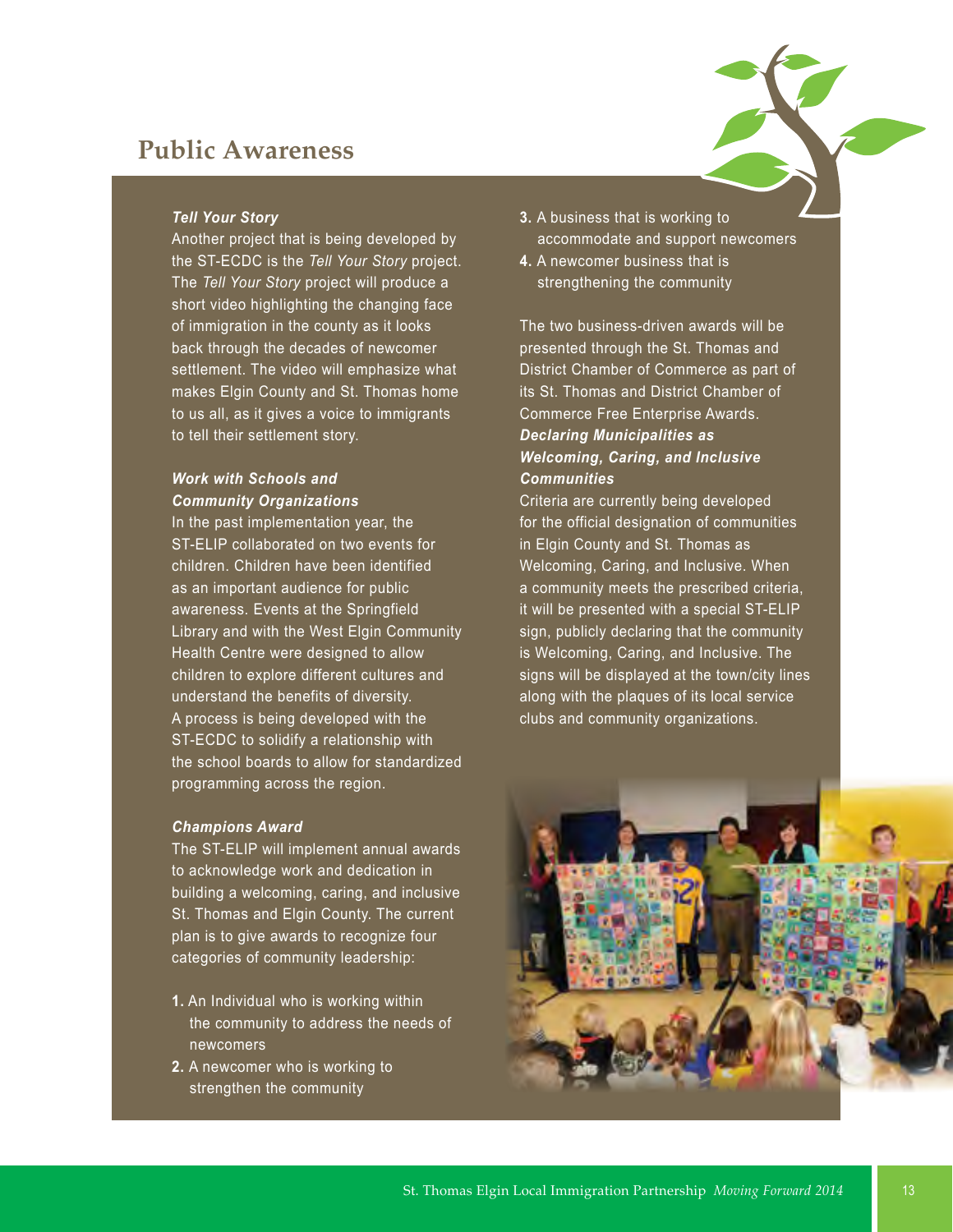## **Partnerships**

The ST-ELIP is proud to be a leader in regional efforts to coordinate the work within the Local Immigration Partnership network

- » Welcoming Communities Initiative Paths to Prosperity Research Project
- » South Western Ontario Local Immigration Partnership

The St. Thomas-Elgin Local Immigration Partnership is a partner in the **Welcoming Communities Initiative Paths to Prosperity Research Project** entitled *Pathways to Prosperity: New policy directions and innovative local practices for newcomer integration and attraction.*

The Social Sciences and Humanities Research Council of Canada awarded a 2012 Partnership Grant to Victoria Esses and a pan-Canadian team of 13 co-investigators. The project – *Pathways to Prosperity:* New Policy Directions and Innovative Local Practices *for Newcomer Integration and Attraction* – will equip local institutions with the analytic capacity to address challenges related to migration, integration, local development, and economic and social sustainability. The project will also help federal, provincial, and municipal governments develop and implement policies to attract, settle, and integrate newcomers in centres across Canada. The partnership will comprise a network of five regional nodes – Atlantic, Quebec, Ontario, Prairies, and British Columbia – with the Welcoming Communities Initiative serving as the project's Ontario node.

**South Western Ontario Local Immigration Partnership (SWOLIP)** is a network of 14 Local Immigration Partnerships in South Western Ontario that meet on a quarterly basis for regular communication and sharing of best practices. The members of this group are at different stages of project implementation, with many of them a few years ahead of the ST-ELIP. Membership in this group has provided the ST-ELIP with support in moving some of their strategies forward with the support of the more established LIPs in the region.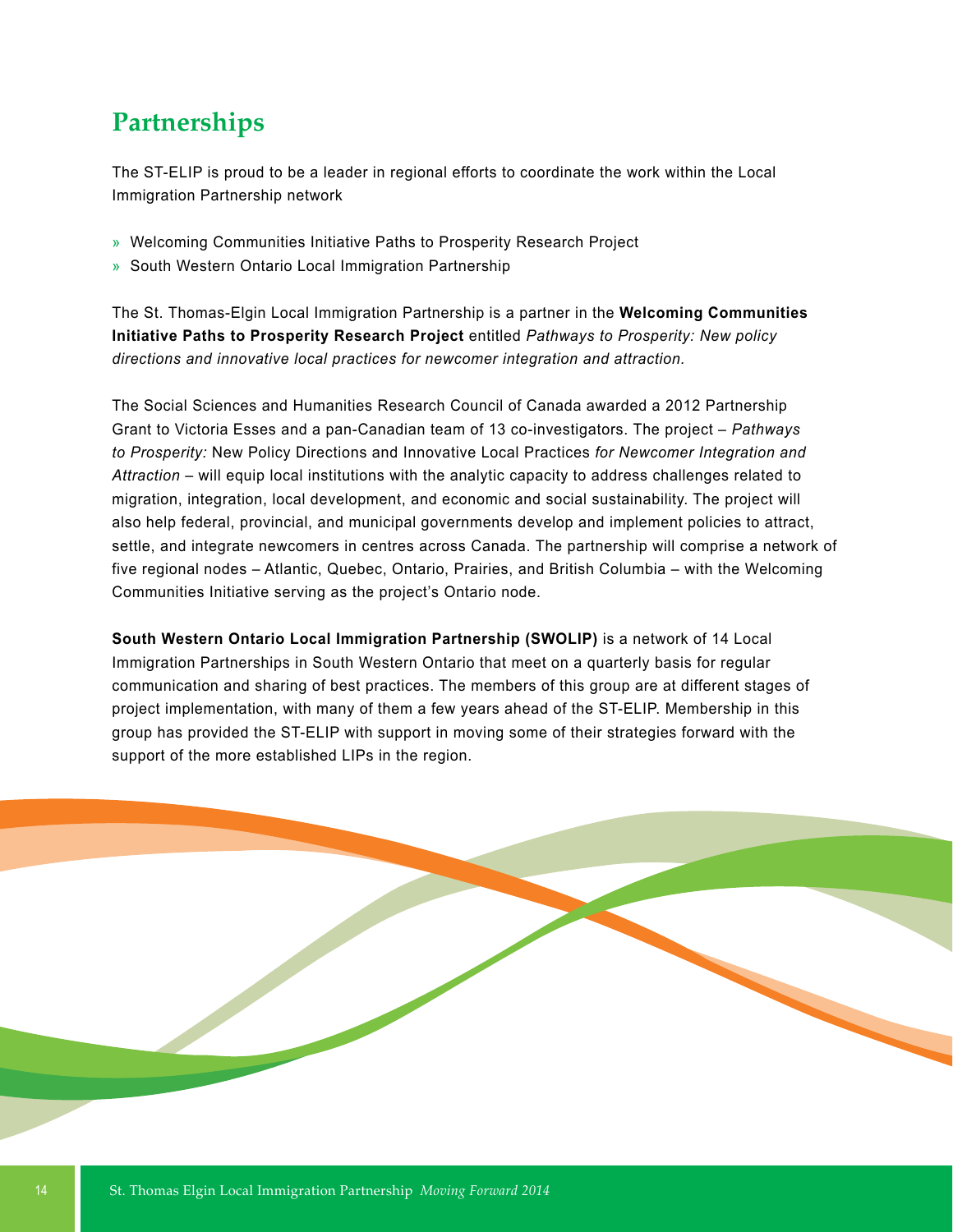## **Challenges and Opportunities**

The region of St. Thomas and Elgin County is beginning to recover from the significant results of recent plant closures and layoffs, but progress will be slow. Our small city and rural community will continue to face the challenges of building economic growth and prosperity. While large manufacturers have closed down, small and medium sized businesses will drive the new growth in the area. This may provide entrepreneurial opportunities for newcomers, in particular those looking for agricultural or green sector employment.

Our region encompasses several municipal governments (eight municipalities, towns, townships, and the city), presenting challenges in disbursing information and creating partnerships that will reach our rural population. We need to engage with the many municipal councils and develop strategies to meet local needs as opposed to developing a regional focus.

St. Thomas and Elgin is a rural community where resources are centrally located and the periphery communities are served through satellite offices or smaller service providers. The local leadership has a deep loyalty and rich expertise in smaller communities and are committed to the future of St. Thomas and Elgin. These community leaders are invited to many councils, resulting in a limited amount of time that can be committed to projects and initiatives for job creation, social supports, and economic prosperity. The ST-ELIP has been flexible to address this challenge. We set our Council meetings to accommodate leaders who are already attending meetings with a similar focus. This back-to-back meeting strategy alleviates difficulties in scheduling and improves participation. Furthermore, the ST-ELIP has elected to not have dedicated sub-committees for each of its five priorities, but rather agency led initiatives. This improves the efficiency of working on the strategies and reduces meeting times.

Agencies and individuals are reaching out to ST-ELIP for collaboration and support on initiatives. The following groups have sought out our expertise: Victim Services Elgin, Elgin County Library, Elgin Business Resource Centre and the Incubation Centre for Entrepreneurs, Local food for Local People, Freshfest, and various community members. This growing reputation of accountability certainly validates our dedicated work and we will continue to make new strong community connections. While these challenges impact our ability to progress with our strategies, we acknowledge that the only option is to move forward with flexible and creative solutions. We will continue to foster relationships across the sectors, build understanding across the region, and promote the goal of economic, political, and social prosperity for all members of our community.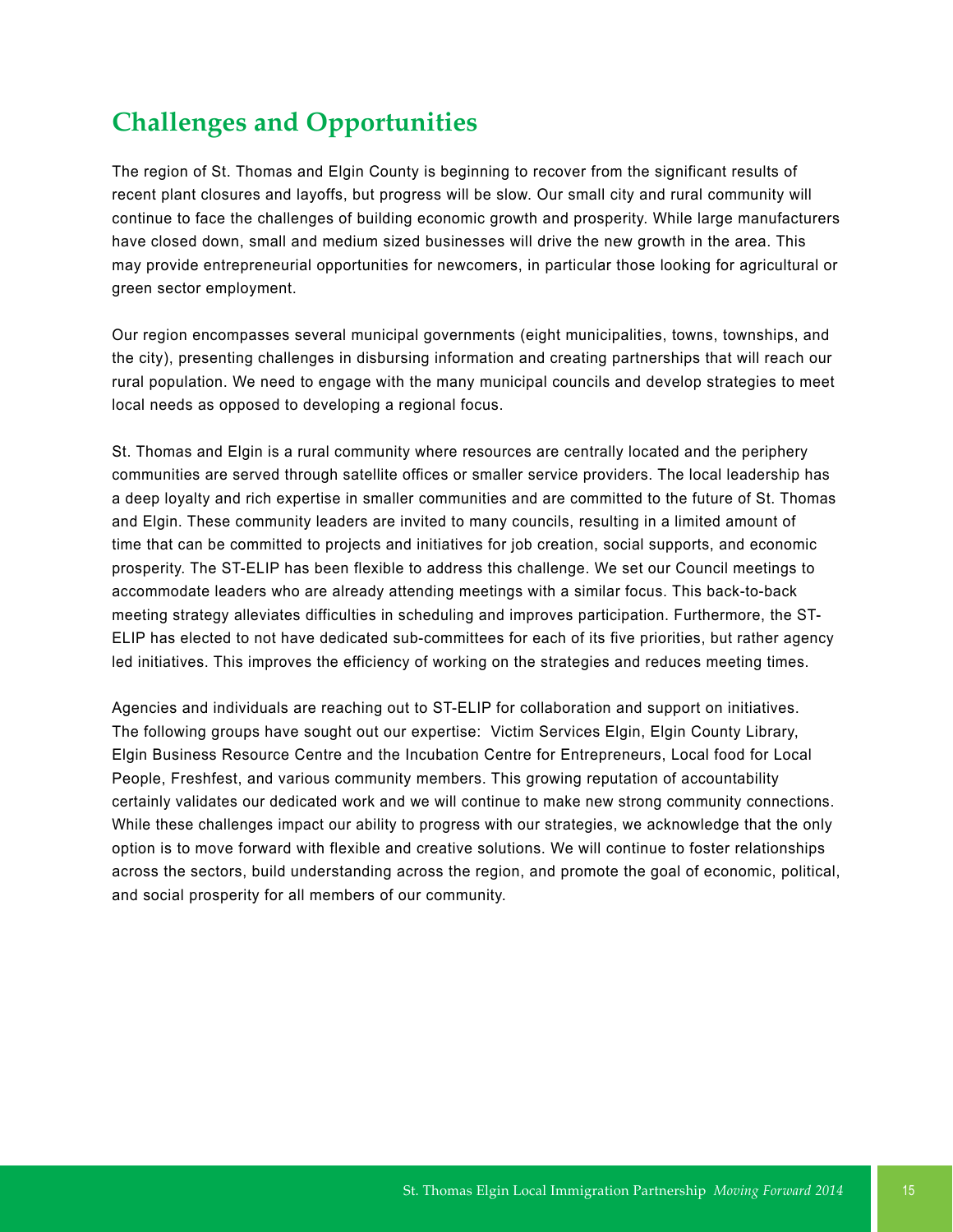## **Moving Forward**

As we begin our fourth year of the ST-ELIP, we proudly look back over our many accomplishments and revel in the commitment of many in our community. We again highlight the excellent work of the Mennonite Community Services and YWCA Settlement Services in their support of integrating immigrants to our area. Their collaboration and belief in our project helps streamline the implementation process.

The strategies we develop focus on the priorities our community has set out, and we will continue to be transparent as they are implemented. We will work with the community and welcome all feedback as we continue to reach for our goals.

For those who have participated in any small way to our initiative, we thank you sincerely. Please share your experience with others and help us raise the profile of our community and its rich diversity. Your involvement is the foundational piece in building a comprehensive plan that encompasses all of our goals. Your commitment truly captures the vision of the community.

## *We will continue to build a Welcoming, Caring, and Inclusive community!*